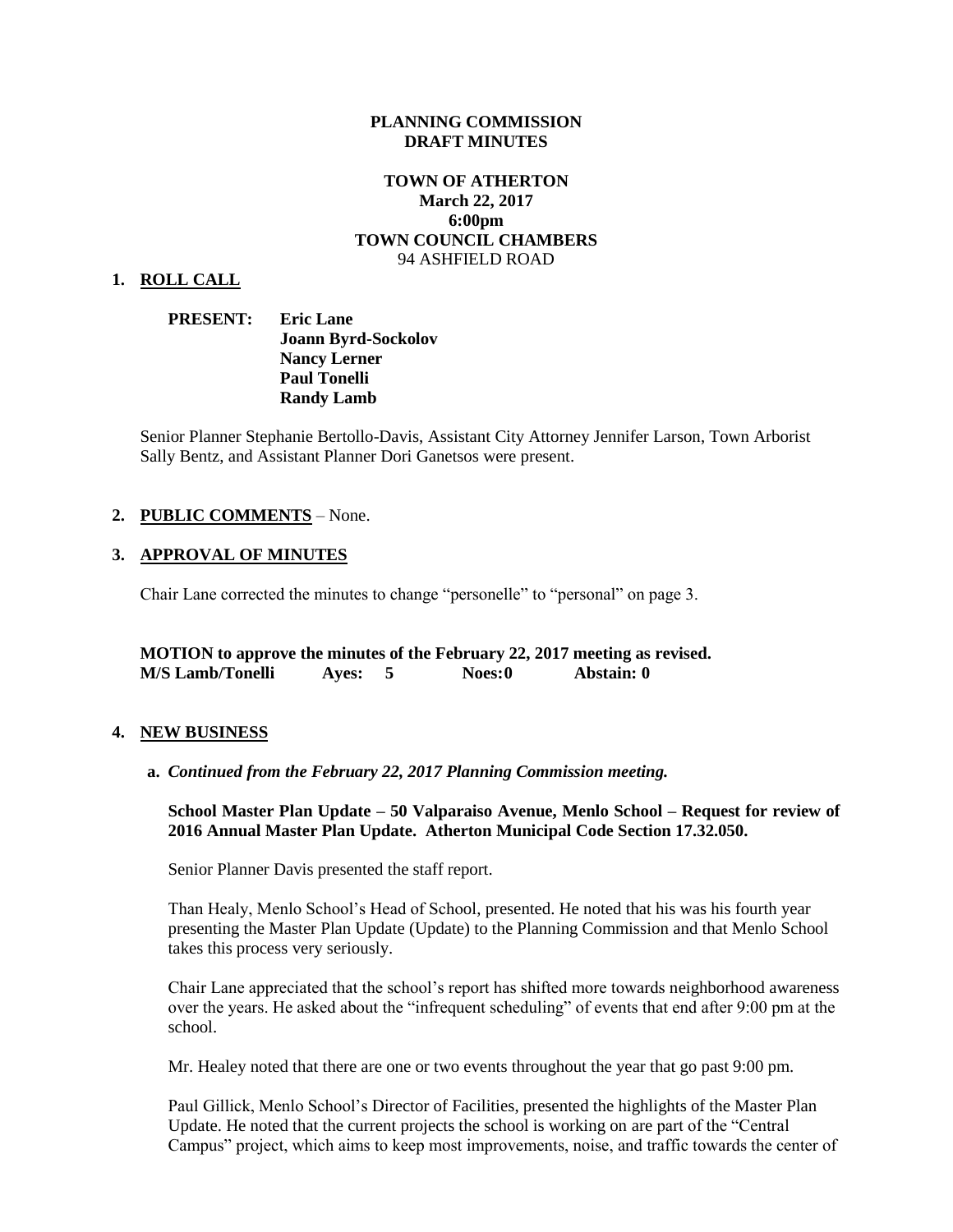the campus and away from neighbors. He noted the school's outreach efforts to neighbors throughout the process, as well as the specific efforts of the project's designers to mitigate traffic.

Commissioner Lerner asked about the improvement and expansion of Stent Hall as outlined on page 14 of the Plan.

Mr. Gillick briefly explained the expansions.

Chair Lane noted that this expansion project was previously presented to and approved by the Commission, and that the Commission was not taking any action on this project at the meeting, they were just hearing an update on the approved work.

Commissioner Tonelli asked how far along the Stent Hall Technology Center expansion project was, and if there had been any conflicts with neighbors thus far.

Mr. Gillick provided updates on the construction process and noted a proposed August completion date.

Mr. Healey noted that there have been no complaints from neighbors thus far on any aspects of the project.

Commissioner Tonelli asked about the progress with the baseball field.

Mr. Healy noted they were in the process of obtaining permits for the various baseball field improvements. He noted they were planning on using Nike Grind Synthetic Turf for the infill.

Mr. Healy discussed enrollment numbers for the school, and noted that the school tends to underenroll and place more applicants on the waitlist in order to keep stable enrollment numbers.

Commissioner Tonelli noted his appreciation of Menlo School's traffic management. He asked if the traffic count was fairly stabilized or if they could expect it to reduce.

Mr. Healy noted that the school made the start time later in the day in order to give students more sleep, so he could not predict future traffic numbers in the designated count windows due to this new schedule. He said he would be better prepared to answer this question next year.

Chair Lane pointed out that Menlo School must be doing a good job with neighbor outreach since there was no additional public comment, compared to previous years.

### **MOTION to Accept the report on the 2016 Master Plan Update**

 **M/S Lamb/ Sockolov Ayes: 5 Noes: 0**

### **5. PUBLIC HEARINGS**

**a. Heritage Tree Removal Permit– 1 Toyon Road (APN 061-220-080) – Request for a Heritage Tree Removal Permit to allow the removal of two trees. Atherton Municipal Code Section 8.10.**

Chair Lane said that the applicant requested to continue the public hearing to the April 26, 2017 Planning Commission Meeting.

### **MOTION to Continue item 5A to the April 26, 2017 Planning Commission Meeting.**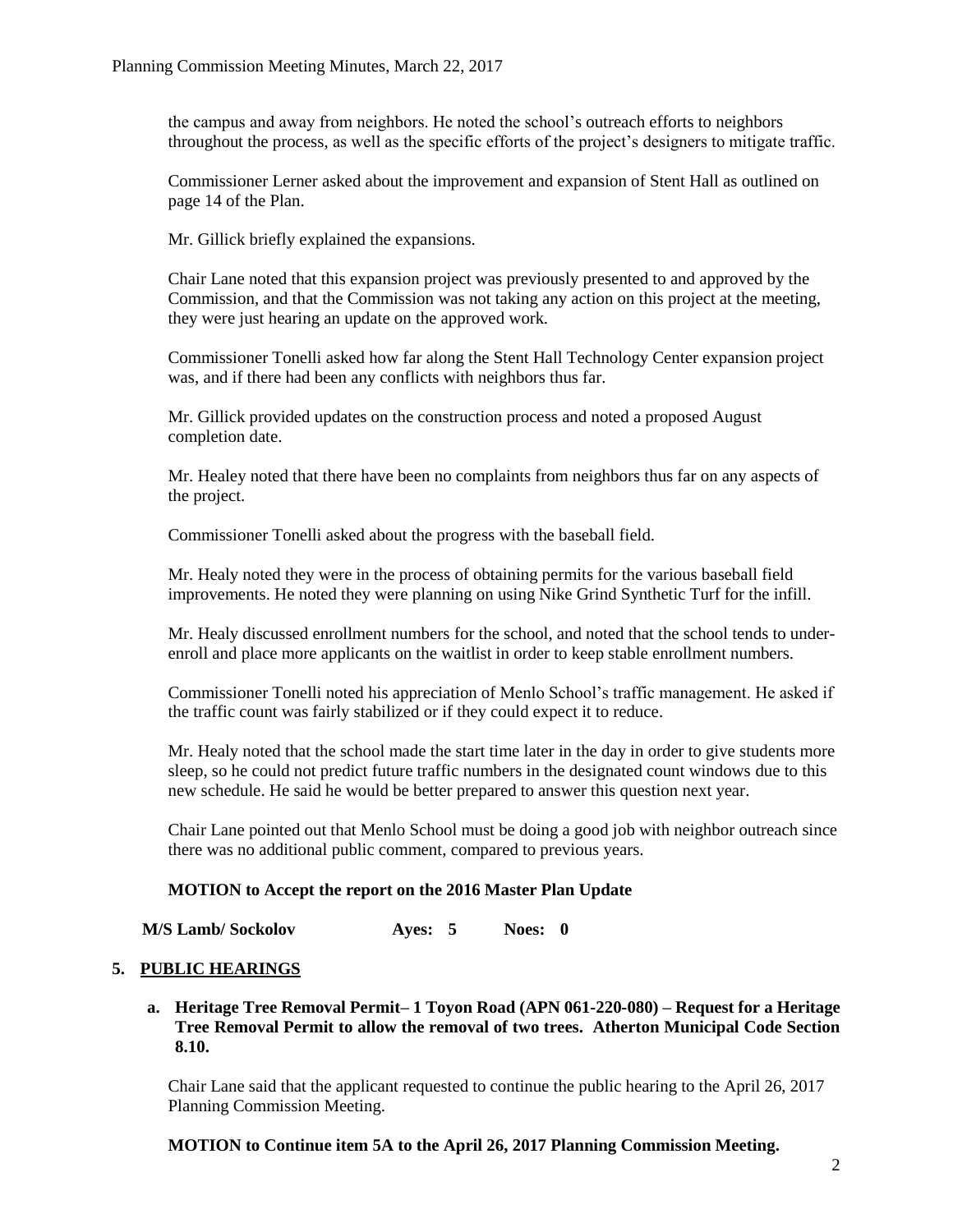**M/S Sockolov/ Lamb Ayes: 5 Noes: 0**

# **b. Special Structures Permit – 73 Parkwood Drive (061-260-040) – Request for a Special Structures Permit to allow for a swimming pool in the front yard setback area. Atherton Municipal Code Sections 17.15, 17.32 and 17.40.**

Assistant Planner Ganetsos presented the Staff Report.

Commissioner Tonelli asked Town Arborist Bentz-Dalton if there was anything she would like to add to the plan in order to further protect the trees.

Town Arborist Bentz-Dalton mentioned she met with the project's landscape architect and thoroughly discussed the tree protection plan. She stated that the applicant went through detailed efforts to protect the surrounding trees.

### OPEN PUBLIC HEARING

The Project Landscape Architect Stacy Snowman stated that she was available for any further questions or concerns but that she had nothing to add to what was presented.

Two neighbors asked to see the plans for the proposed pool. They mentioned they had never seen the plans and that they were concerned about the potential visibility of the pool from the public right-of-way. They noted that they attempted to outreach to the applicant to see the plans prior to the public hearing, but that they were not able to contact them.

Assistant Planner Ganetsos showed the plans to the neighbors. She clarified that the project would be sufficiently screened and setback from the front property line.

#### CLOSE PUBLIC HEARING

Commissioner Lamb expressed frustration with the fact that no neighbor outreach was taken on by the applicant. He suggested that staff requires neighbor outreach as part of the Planning Commission Public Hearing process.

Senior Planner Davis noted that staff does advise all applicanst to outreach to all neighbors, but that staff could consider formalizing neighbor outreach as a requirement.

Commissioner Lamb said in the future neighbor outreach should absolutely be required for all neighbors that share a property line.

### OPEN PUBLIC HEARING

The neighbors said it would be a good idea for neighbor outreach to be required.

#### CLOSE PUBLIC HEARING

Commissioner Sockolov said that neighbor outreach should be common courtesy, but if it needed to be formalized then maybe staff should consider this.

Chair Lane asked for clarification on the extent of the remodeling of the existing pool.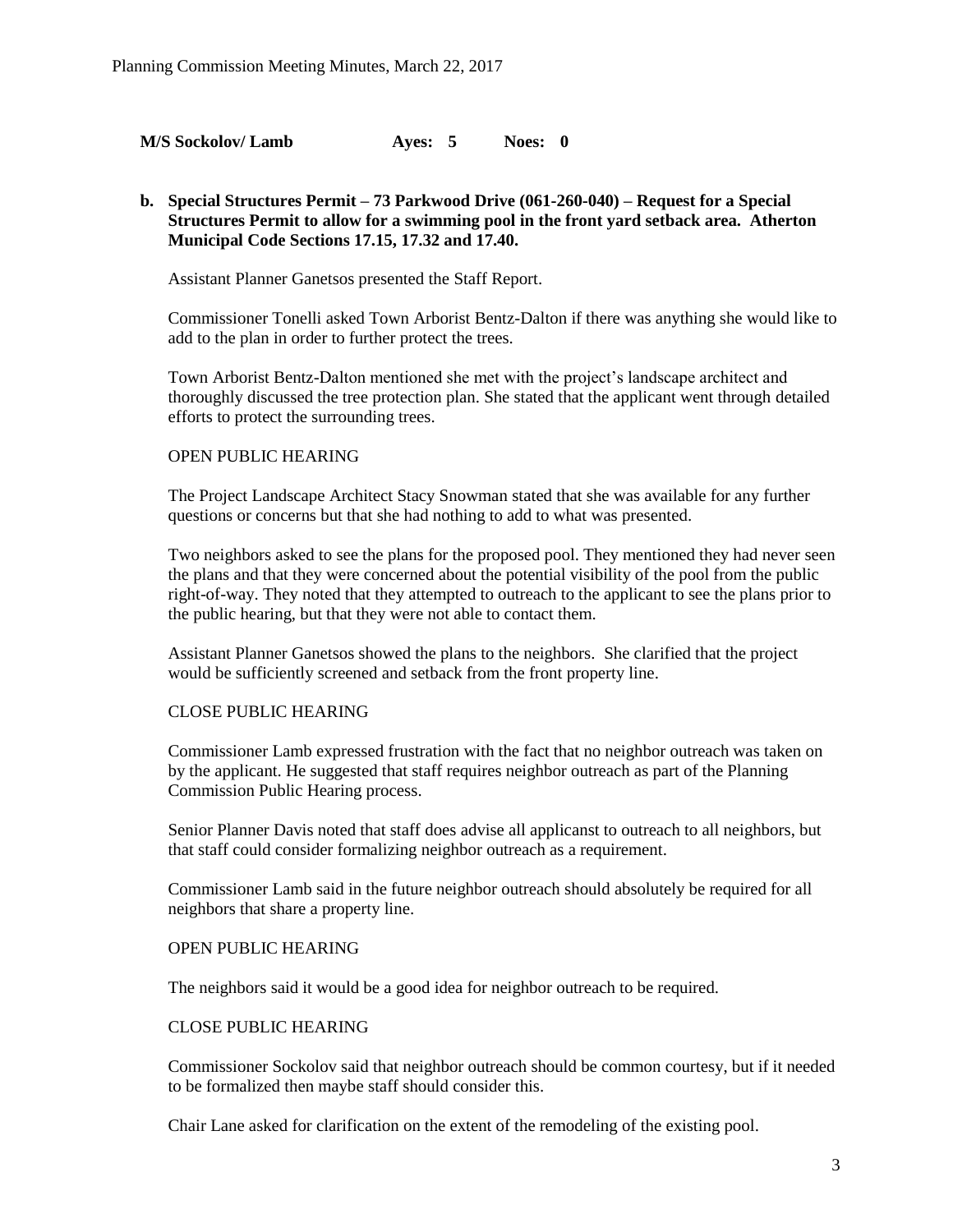Project Landscape Architect Stacy Snowman said that the new pool would be located inside of the old pool shell, but the existing materials would not be reused.

# CLOSE PUBLIC HEARING

**MOTION to approve the Special Structures Permit to allow for a swimming pool in the front yard setback area.**

**M/S Lerner/ Sockolov Ayes: 5 Noes: 0**

**c. Special Structures Permit and Heritage Tree Removal Certificate – 67 Redwood Drive (060- 312-100) – Request for a Special Structures Permit to allow for a swimming pool in the front yard setback area and a Heritage Tree Removal Permit to allow the removal of 1 tree. Atherton Municipal Code Sections 8.10, 17.15, 17.32 and 17.40.**

Assistant Planner Ganetsos presented the Staff Report.

Commissioner Tonelli asked Town Arborist Bentz-Dalton about the proposed location for the two new 60" box Oak trees.

Town Arborist Bentz-Dalton said she recommended the trees be planted in the right-of-way to replace the tree proposed for removal, but that the trees could technically be located anywhere on the lot.

Chair Lane said he felt that redwood trees may be more appropriate in the right-of-way.

Commissioners Tonelli and Sockolov concurred.

Commissioner Sockolov asked Town Arborist Bentz-Dalton how old she thought the Bunya Bunya tree proposed to be removed was.

Town Arborist Bentz-Dalton said the tree may be 120 years old. She said she did not know why that species of tree was planted in the public right-of-way, and that it was never maintained.

Commissioner Sockolov asked the Town Arborist about the cones that fall from the tree and the danger they may pose.

Town Arborist Bentz-Dalton said that the cones can weigh up to 10 pounds, but the main threat they pose is when they fall from such a tall distance.

Commissioner Tonelli asked staff if the neighbors at 1 Barmetta raised any concerns regarding the pool placement.

Senior Planner Davis said no neighbors had any opposition to the project that had been received by staff.

# OPEN PUBLIC HEARING

Project architect Malika Junaid presented. She said that the project team reached out to all neighboring properties regarding the project. She also noted that the applicant picked the tree replacement plan of two, 60" box oak trees because they thought that is what the commission would want, but that they are open to other types of trees as well.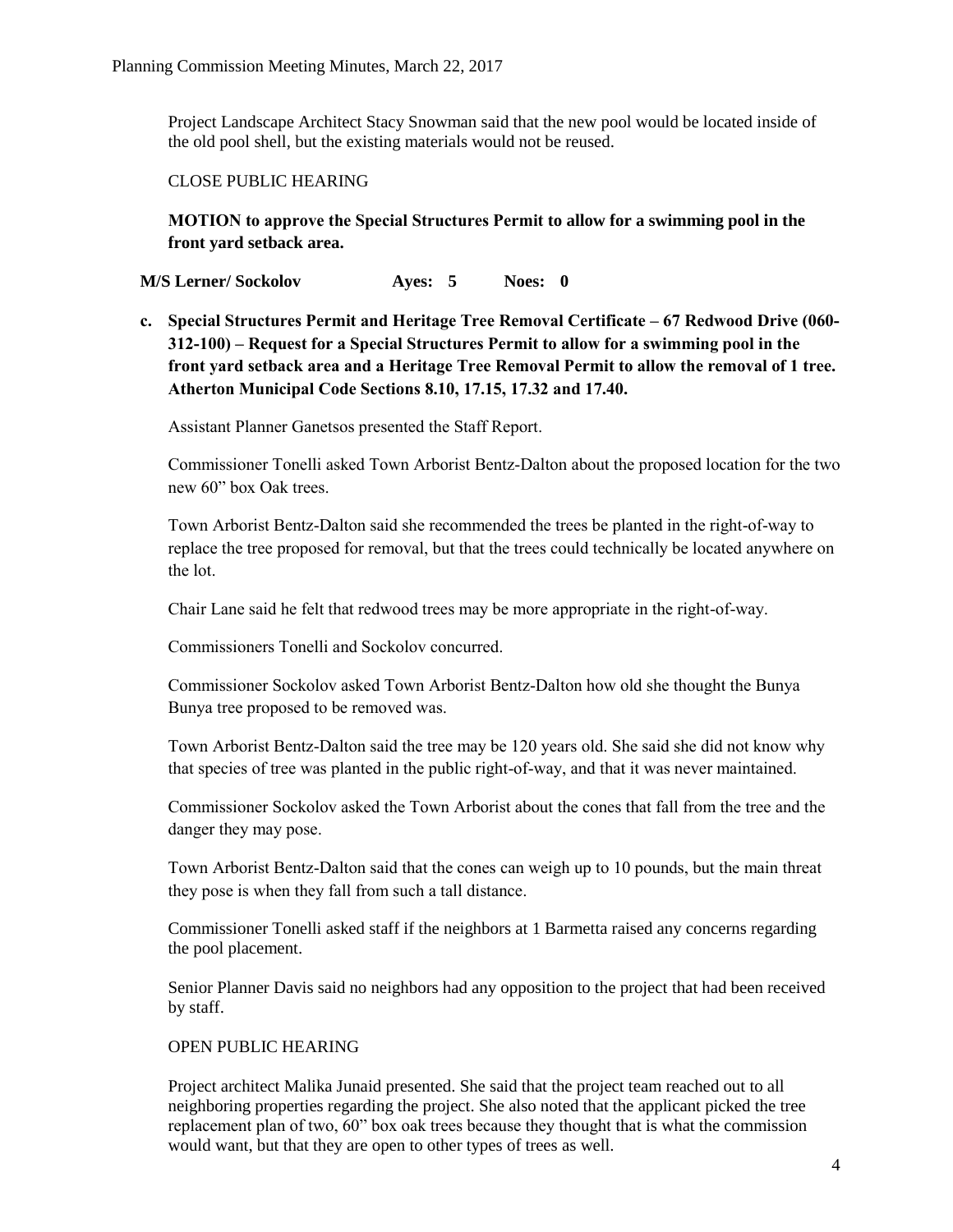Commissioner Lerner asked Town Arborist Bentz-Dalton what she thought the applicants should replace the tree with.

Town Arborist Bentz-Dalton said that since the tree was not an oak tree, they could replace it with any native species. She recommended oak trees as the Town has been losing some throughout Town, but she would also be happy with redwoods.

Ms. Junaid noted that redwood trees grow tall and straight, while oak trees would provide more screening and would pose less of a threat of falling.

# CLOSE PUBLIC HEARING

Chair Lane said he did not want to restrict the applicant to Oak trees, but if that was their preference it would be acceptable.

**MOTION to Approve the Special Structures Permit for a Swimming Pool in the Front Yard Setback** 

**M/S Tonelli / Lane Ayes: 5 Noes: 0**

**MOTION** t**o Approve a Heritage Tree Removal Permit to Allow the Removal of 1 Bunya Bunya Tree**

**M/S Tonelli / Lane Ayes: 5 Noes: 0**

**d. Amendments to the Special Structures Permit, R1-A, and R1-B Ordinances – Consider text amendments to Chapter 17.15 "Special Structures Permit" (SSP), Chapter 17.32, "Residential District R-1A", and Chapter 17.33 "Residential District R1-B" of the Town's Municipal Code regarding procedure pertaining to requests for an increased vertical sidewall height for main residences. Atherton Municipal Code Sections 17.15, 17.18, 17.32, and 17.33.**

Senior Planner Davis presented the staff report.

Commissioner Tonelli asked Senior Planner Davis how you define the "offending element" under the new regulations.

Senior Planner Davis said the offending element would be any sidewall taller than 22' in the R-1A district.

Commissioner Lamb asked if it would be equitable to change the process for the R-1A zone and to make no changes to the R-1B development regulations. He noted that the whole reason why the Commission was considering these changes is to streamline the approval process for staff, not to create more regulations.

Commissioner Tonelli noted it might be self-regulating in the R-1B zone since the lots are typically built out and smaller lots may not want to sacrifice setbacks for height.

Senior Planner Davis noted the feedback received from the architectural community on the difficulties of constructing a 2-story home in the R-1B zone due to the existing height regulations.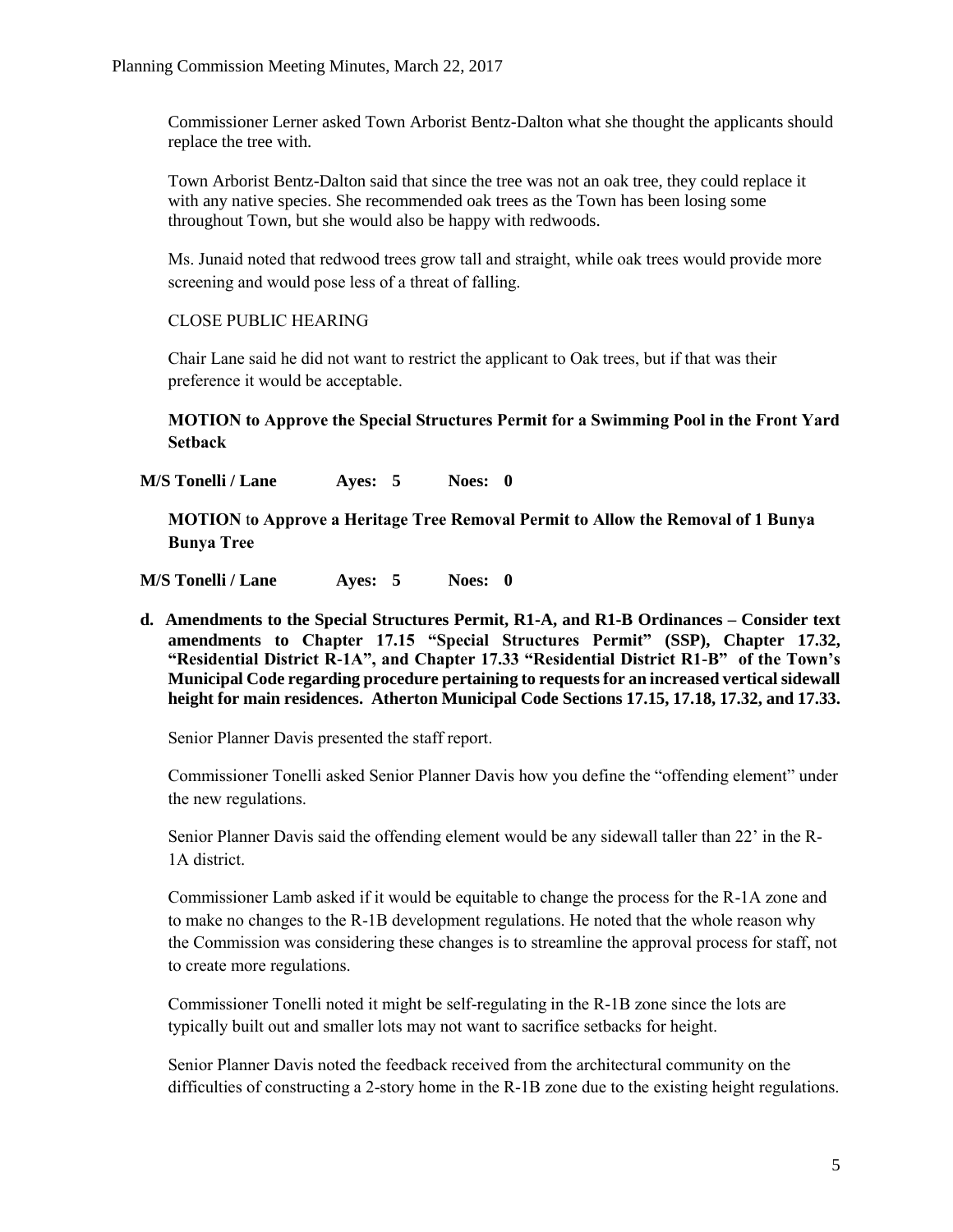Commissioner Lamb said he wanted to be careful not to now incentivize modern homes in the R-1B district via this process.

Commissioner Tonelli noted that because of the smaller lot sizes, allowing homes in the R-1B district to increase their height through this proposed SSP change may raise privacy issues.

Chair Lane said he did not think changes needed to be made to the R-1B district.

Commissioner Sockolov said that these new regulations would lead to perceived flexibility of the existing ordinance in order to address community feedback.

Chair Lane said this could lead to more flexibility in design.

Commissioner Tonelli said he appreciated the process undertaken to evaluate the issue.

# OPEN PUBLIC HEARING

Shawn Owen, a local architect, said that he believed this a great response to the input received and a good solution to the problem.

# CLOSE PUBLIC HEARING

Commissioner Lerner said she felt that this proposal goes against the General Plan, encourages contemporary and modern design, and could change the streetscape of Atherton. She said that these changes may lead to more "McMansions" throughout the Town.

Chair Lane showed photos of existing modern homes that comply with the current regulations.

Commissioner Lerner said that if the Commission allows the modern homes to get taller, the visual impact will be greater.

Chair Lane explained that the Town already allows for taller sidewall height via the existing regulations, but clarified that the proposed ordinance changes would only apply to the offending (taller) element rather than the whole house.

Commissioner Lerner stated that the whole Commission seemed to have formed their opinions already, and that further discussion would not change her feelings.

Chair Lane noted that the Commission has been studying this topic for 9 months in response to input from the architectural community and staff.

Commissioner Tonelli noted that the "McMansions" that Commissioner Lerner brought up are already currently being built in Atherton, with or without these ordinance changes.

Chair Lane said that the Commission did not need to move forward with the vote at the meeting if Commissioner Lerner still felt uncomfortable about the proposed changes.

Commissioner Lerner maintained that it may be good for the ordinance to move forward to the City Council without a unanimous vote.